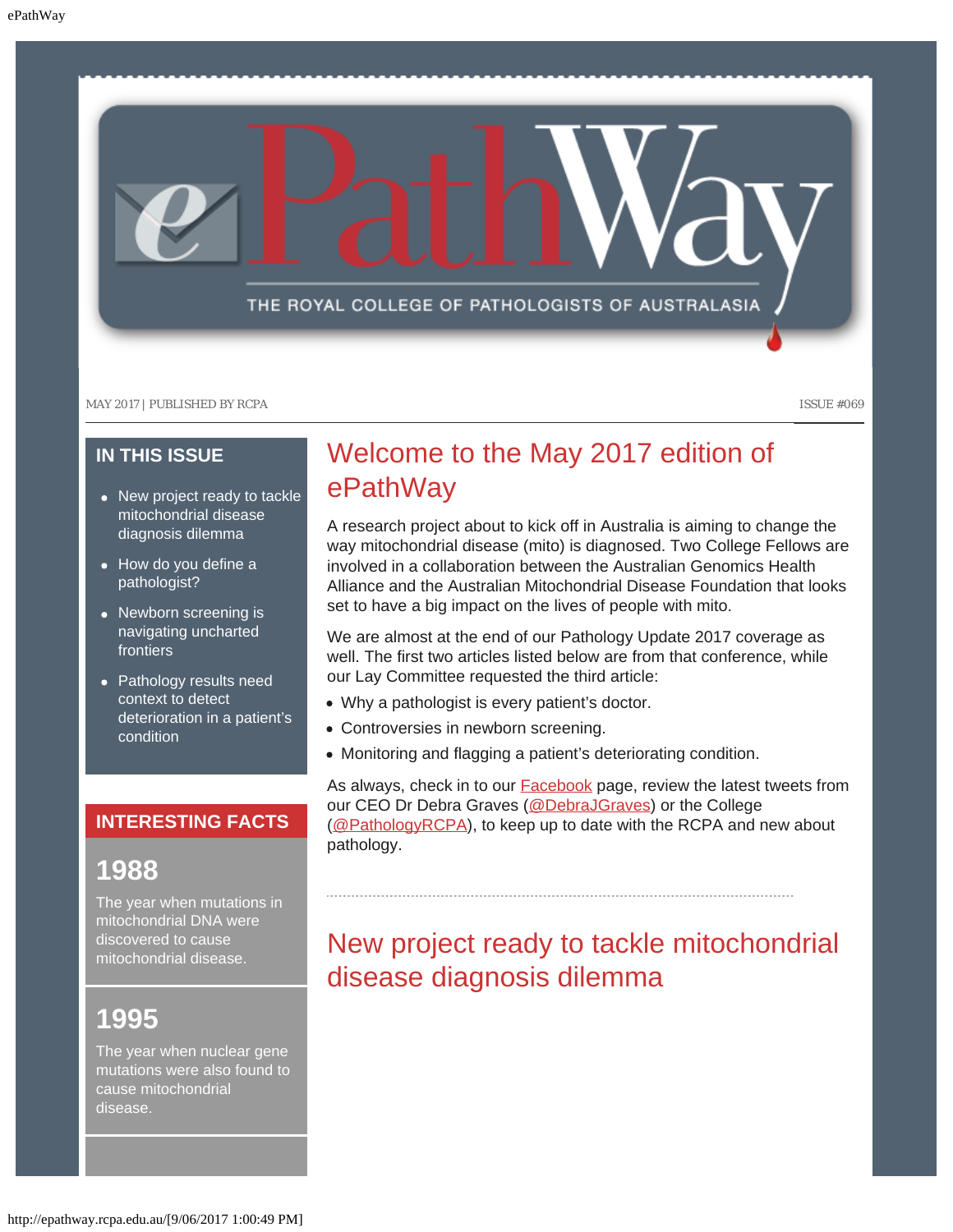### **Up to 30**

The number of children born in Australia every week who are at risk for developing a mild to moderately disabling form of mitochondrial disease, while at least **one Australian child born every week** will develop a severe or life-threatening form of the disease.

*Source: AMDF Fact Sheet: Mitochondrial Disease*

#### **IMPORTANT MESSAGE**

has an important message for you. [Click to see the](http://epathway.rcpa.edu.au/notice.html) [message!](http://epathway.rcpa.edu.au/notice.html)



Diagnosing mitochondrial disease (mito) is challenging. The disease manifestations are broad, the diagnostic pathway isn't standardised, and diagnostic tests are often invasive. Genetic testing is accurate and less invasive, but it has been mostly uncoordinated leading to inefficient diagnosis and unnecessary costs. The good news is a research project about to kick off in Australia is looking to change all of this.

[read more »](#page-5-0)

### <span id="page-1-0"></span>**SUGGEST TO A FRIEND**

Know someone who might be interested in this website? Why not [suggest the website](mailto:?Subject=I%20think%20you%20should%20read%20this%20Newsletter=
http://epathway.rcpa.edu.au/index.html) to them.

#### **PREVIOUS EDITIONS**

Did you miss something from last month? You can view our [previous editions](#page-3-0) at any time.

### **SUBSCRIBE NOW!**

Subscription is easy! Simply

### How do you define a pathologist?

Delivering a plenary lecture about what a pathologist's role is, to a room full of pathologists, at a pathology conference, might seem odd. Yet when Professor Jennifer Hunt did exactly this, she held her audience spellbound.



[read more »](#page-8-0)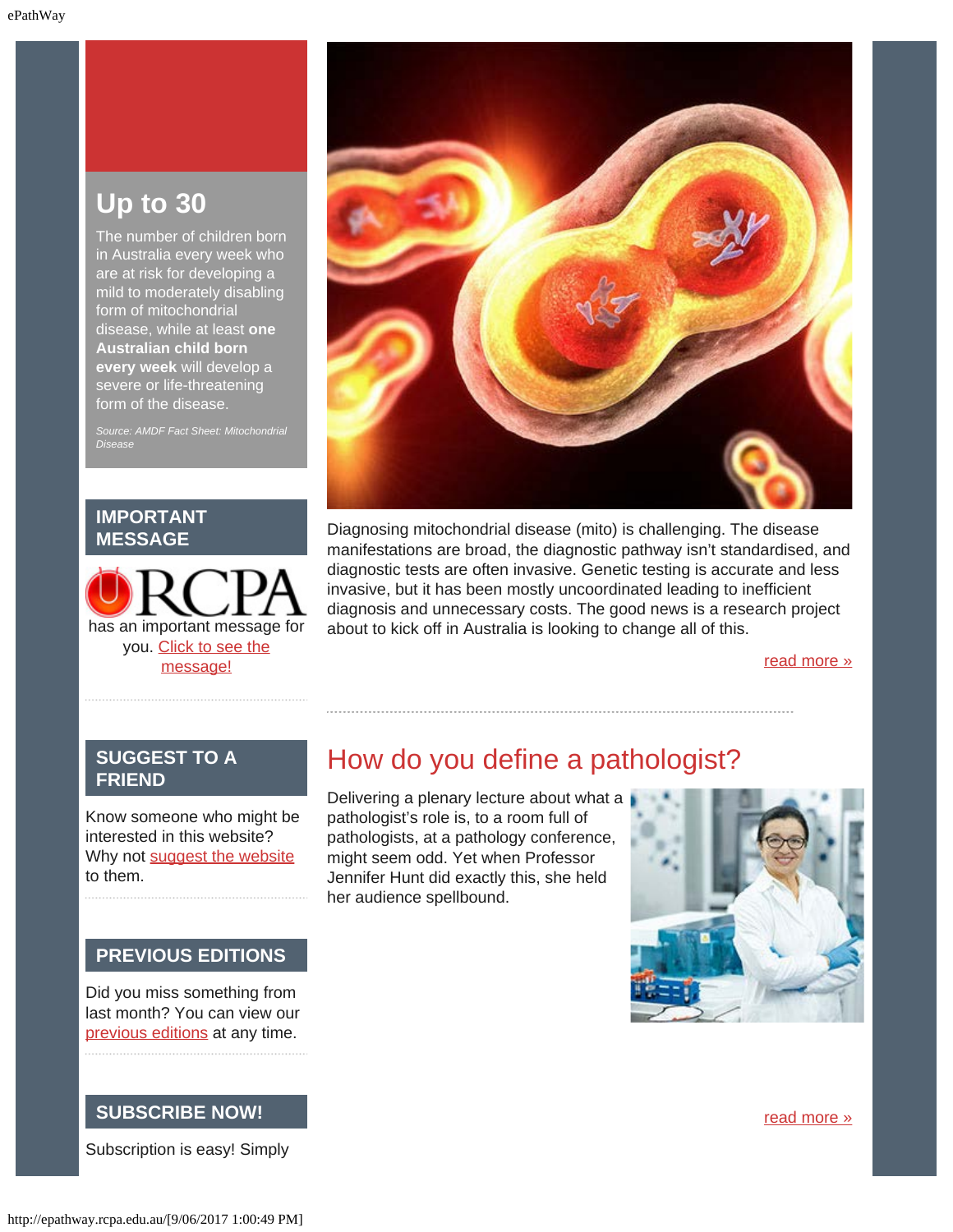#### fill in our [subscription form.](http://epathway.rcpa.edu.au/subscription.html)

### **LINKS**

<span id="page-2-0"></span>[RCPA Manual](http://rcpamanual.edu.au/)

[Lab Tests Online](http://www.labtestsonline.org.au/)

[Know Pathology Know](http://knowpathology.com.au/) **[Healthcare](http://knowpathology.com.au/)** 

### Newborn screening is navigating uncharted frontiers

Newborn screening (NBS) is a public health success, but it is facing challenges created by rapid technological advances that have identified many new candidate disorders that might fulfil criteria for screening. The issues that accompany genetic testing also mean NBS is navigating uncharted frontiers.



[read more »](#page-11-0)

## <span id="page-2-1"></span>Pathology results need context to detect deterioration in a patient's condition

When it comes to detecting or monitoring the deterioration in a patient's condition, the pathology result is just one piece of information in the whole clinical picture. For example, a 'normal' test result for one person can be a sign of deterioration for another, and that's why clinical context matters.



[read more »](#page-13-0)

**Copyright © 2017 The Royal College of Pathologists of Australasia** RCPA - Durham Hall - 207 Albion St Surry Hills NSW 2010 AUSTRALIA | (+61) 2 8356 5858 | [www.rcpa.edu.au](https://www.rcpa.edu.au/)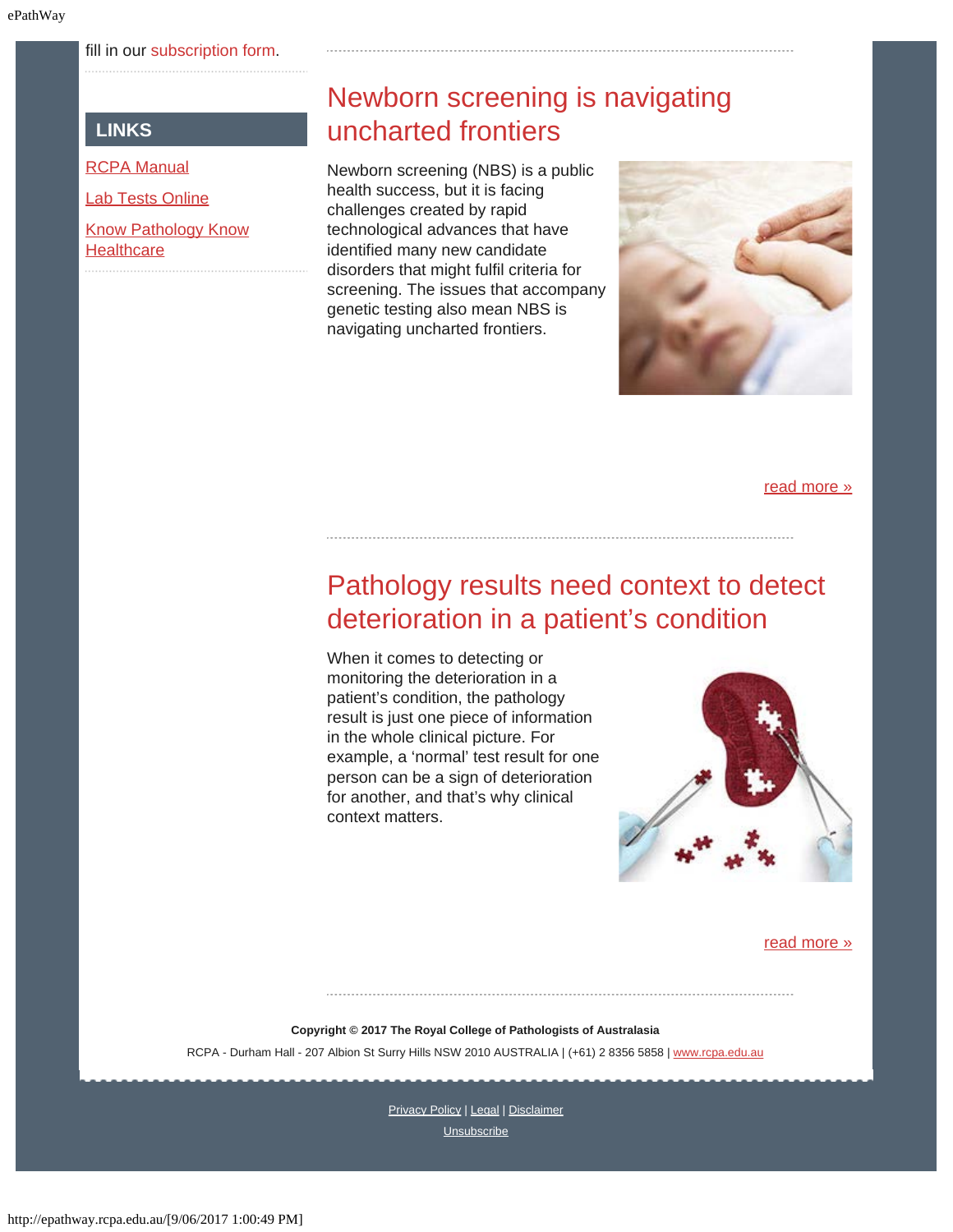<span id="page-3-0"></span>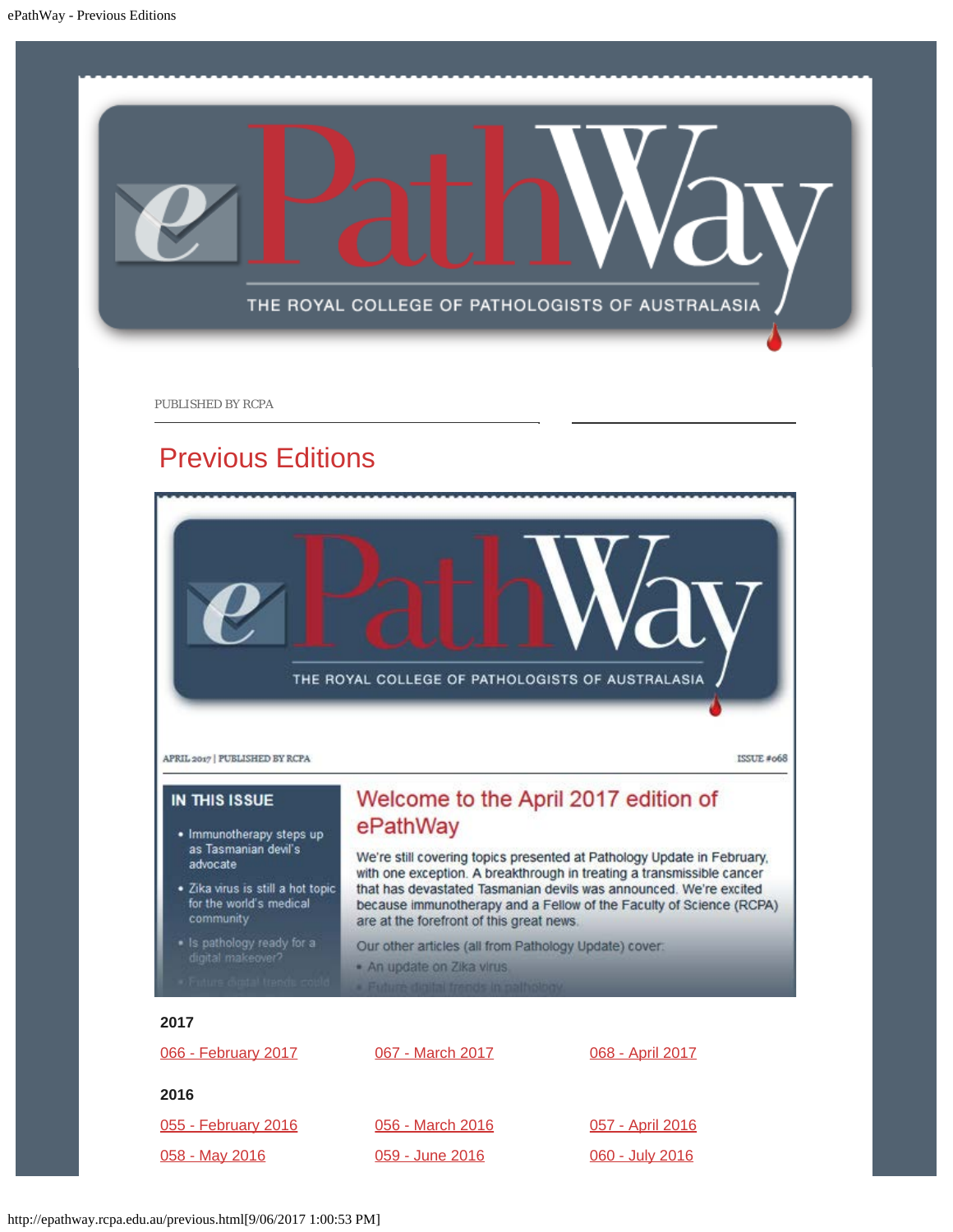| 061 - August 2016       | 062 - September 2016    | 063 - October 2016   |
|-------------------------|-------------------------|----------------------|
| 064 - November 2016     | 065 - Dec 2016/Jan 2017 |                      |
| 2015                    |                         |                      |
| 044 - February 2015     | 045 - March 2015        | 046 - April 2015     |
| 047 - May 2015          | 048 - June 2015         | 049 - July 2015      |
| 050 - August 2015       | 051 - September 2015    | 052 - October 2015   |
| 053 - November 2015     | 054 - Dec 2015/Jan 2016 |                      |
| 2014                    |                         |                      |
| 033 - February 2014     | 034 - March 2014        | 035 - April 2014     |
| 036 - May 2014          | 037 - June 2014         | 038 - July 2014      |
| 039 - August 2014       | 040 - September 2014    | 041 - October 2014   |
| 042 - November 2014     | 043 - Dec 2014/Jan 2015 |                      |
| 2013                    |                         |                      |
| 022 - February 2013     | 023 - March 2013        | 024 - April 2013     |
| 025 - May 2013          | 026 - June 2013         | 027 - July 2013      |
| 028 - August 2013       | 029 - September 2013    | 030 - October 2013   |
| 031 - November 2013     | 032 - Dec 2013/Jan 2014 |                      |
| 2012                    |                         |                      |
| 010 - Dec 2011/Jan 2012 | 011 - February 2012     | 012 - March 2012     |
| 013 - April 2012        | 014 - May 2012          | 015 - June 2012      |
| 016 - July 2012         | 017 - August 2012       | 018 - September 2012 |
| 019 - October 2012      | 020 - November 2012     | 021 - December 2012  |
| 2011                    |                         |                      |
| 001 - March 2011        | 002 - April 2011        | 003 - May 2011       |
| 004 - June 2011         | 005 - July 2011         | 006 - August 2011    |
| 007 - September 2011    | 008 - October 2011      | 009 - November 2011  |

[« Back to Home Page](http://epathway.rcpa.edu.au/index.html)

**Copyright © 2017 The Royal College of Pathologists of Australasia**

RCPA - Durham Hall - 207 Albion St Surry Hills NSW 2010 AUSTRALIA | (+61) 2 8356 5858 | [www.rcpa.edu.au](https://www.rcpa.edu.au/)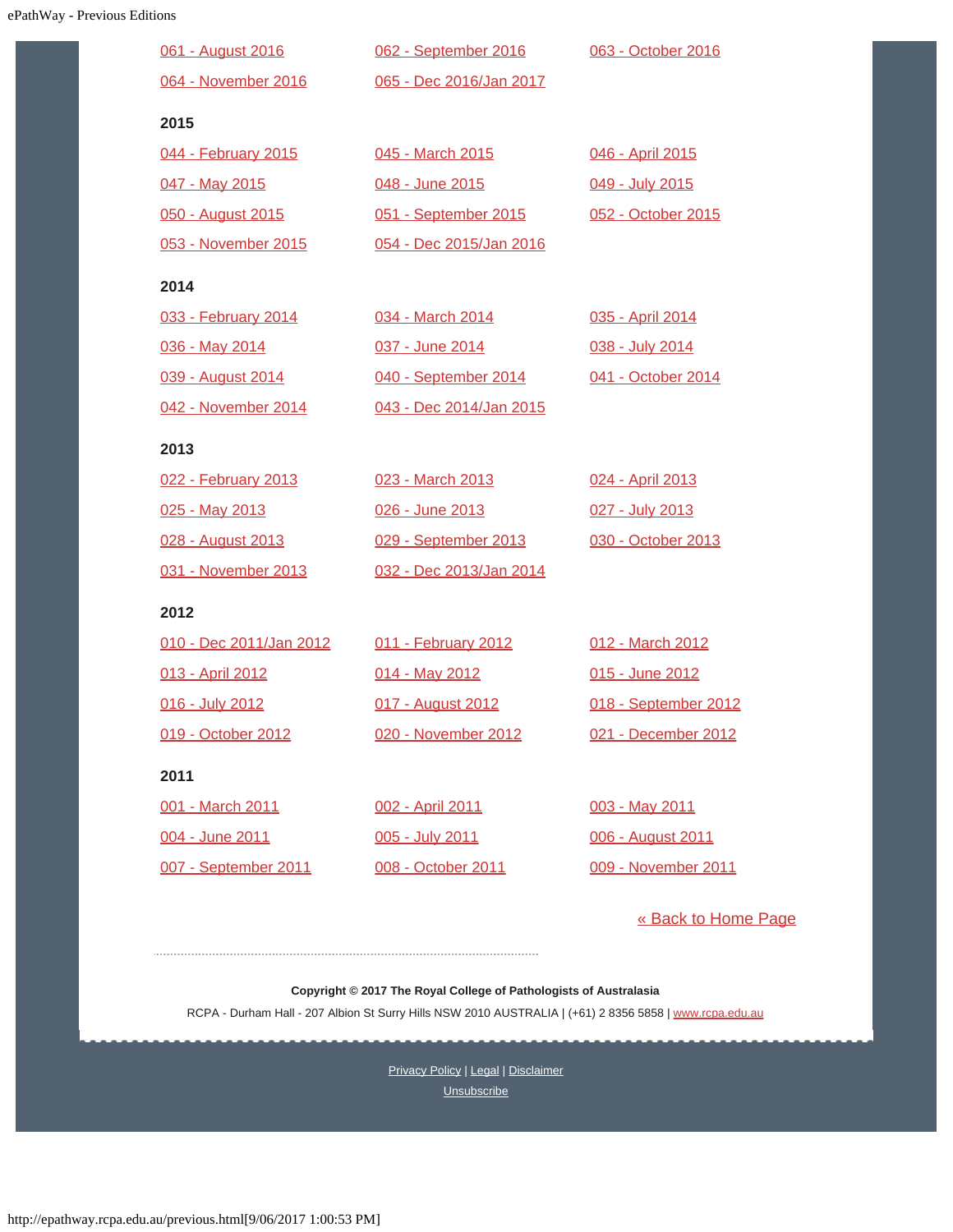<span id="page-5-0"></span>

## New project ready to tackle mitochondrial disease diagnosis dilemma



*(L-R) : Professor John Christodoulou, Professor David Thorburn , AMDF CEO Sean Murray*

Diagnosing mitochondrial disease (mito) is challenging. The disease manifestations are broad, the diagnostic pathway isn't standardised, and diagnostic tests are often invasive. Genetic testing is accurate and less invasive, but it has been mostly uncoordinated leading to inefficient diagnosis and unnecessary costs. The good news is a research project about to kick off in Australia is looking to change all of this.

<span id="page-5-1"></span>The [Mitochondrial Disorders Flagship](https://www.australiangenomics.org.au/our-research/rare-disease-flagship/#program-1317), involving RCPA Fellows Professors John Christodoulou<sup>[1](#page-6-0)</sup> and David Thorburn<sup>[2](#page-6-1)</sup>, is a collaboration between the Australian Genomics Health Alliance [\(AHGA](https://www.australiangenomics.org.au/about-us/our-people/)) and the Australian Mitochondrial Disease Foundation [\(AMDF](http://www.amdf.org.au/agha-amdf-genetic-testing-partnership/)). The project is looking for the most effective way to diagnose mito by:

- comparing the effectiveness and benefits of genomic testing to those of current testing methods
- determining if genomic testing is a cost effective diagnostic tool
- addressing issues that have plagued genomic testing for mito in Australia.

"Patients identified as fitting into the probable or definite mitochondrial disease brackets will be offered next generation sequencing," explains Prof Christodoulou.

"Of these, half will be stratified to a combination of Whole Exome Sequencing and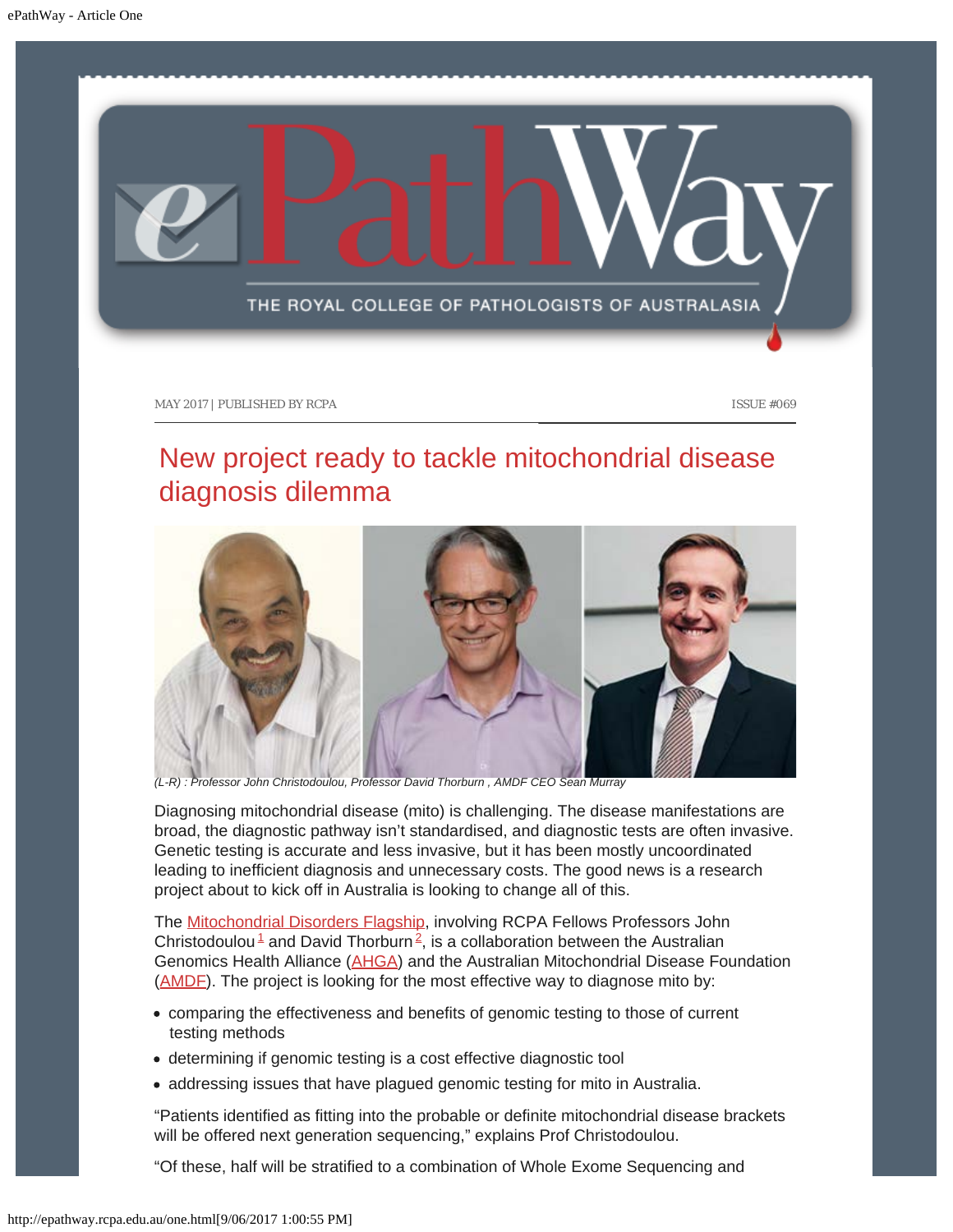mitochondrial DNA sequencing, and the other half will be stratified to Whole Genome Sequencing, to compare these diagnostic methods for mito patients."

AMDF CEO Sean Murray says mitochondrial disease lends itself to genetic testing because there are hundreds of genetic variations that cause the disease, it has a strong familial component, and it can follow any pattern of inheritance.

"AMDF got on board with this project because diagnosis is a critical issue for people with mitochondrial disease. A huge number of patients have clinical symptoms but no definitive diagnosis, and many patients undergo a difficult diagnostic odyssey. They have often seen multiple specialists seeking answers because mitochondrial disease can affect any organ and often masquerades as other diseases," he explained.

Prof Christodoulou says the Mitochondrial Disorders Flagship will operate through a clinical network of specialists in every state and territory of Australia who have experience with paediatric or adult onset mitochondrial disease. He is confident of success based on similar models in other areas that recorded positive outcomes, such as the Melbourne Genomics Health Alliance [Demonstration Project](http://www.melbournegenomics.org.au/our-work/demonstration-project) for Childhood Syndromes.

"We are hoping to help patients avoid the traditional invasive diagnostic pathway for mitochondrial disease. This usually involves a muscle biopsy and MRI scan under a general anaesthetic which increases the risk of complications for patients with mito, especially for children," he explained.

Mr Murray said the trial addresses key needs in the mito community by improving the diagnostic process, supporting a community that often flies under the radar, and addressing the potential underdiagnosis of this condition.

The Mitochondrial Disorders Flagship is expected to run for two years and recruit about 200 patients. Prof Christodoulou says the results will be shared with the project's clinical networks, and based on its health economics data, an application could be submitted to the Medical Services Advisory Committee for a Medicare rebate for genomic testing for mitochondrial disorders.

"Earlier diagnosis of mitochondrial disease has many benefits including ending a patient's diagnostic odyssey, providing access to management pathways to alter disease progression, helping patients access support and plan for the future, and enabling young adult patients to make informed decisions about their reproductive options in the future" explained Mr Murray.

"We are expecting this project to have a very big impact for the mito community."

#### **Mitochondrial Disease Fact File**

- Mitochondrial disease can affect any organ, with any symptom, at any age.
- It reduces the ability of the mitochondria (cell power houses that produce 90% of the energy needed to sustain life) to produce energy.
- Mitochondrial disease can result in whole organ failure and potentially death.
- 1 in 200 Australians carry the genetic mutations that put them at risk of developing mitochondrial disease.
- Mitochondrial disorders are the most common inherited metabolic diseases. They affect more than one in 5000 births and encompass more than 250 disease genes.

<span id="page-6-0"></span>[\[1\]](#page-5-1) Professor Christodoulou is the Chair of Genomic Medicine at Murdoch Children's Research Institute & The University of Melbourne co-lead of the Mitochondrial Disease Flagship with Professor Thorburn.

<span id="page-6-1"></span>[\[2\]](#page-5-1) Professor Thorburn is the Head of Mitochondrial Research at the Murdoch Children's Research Institute.

Mitochondrial Disease was covered in the [September 2013](http://www.rcpa.edu.au/getattachment/ef60bc2c-c9af-462e-b734-8c17fff28d25/ePathway-Issue-029.aspx) edition of ePathWay.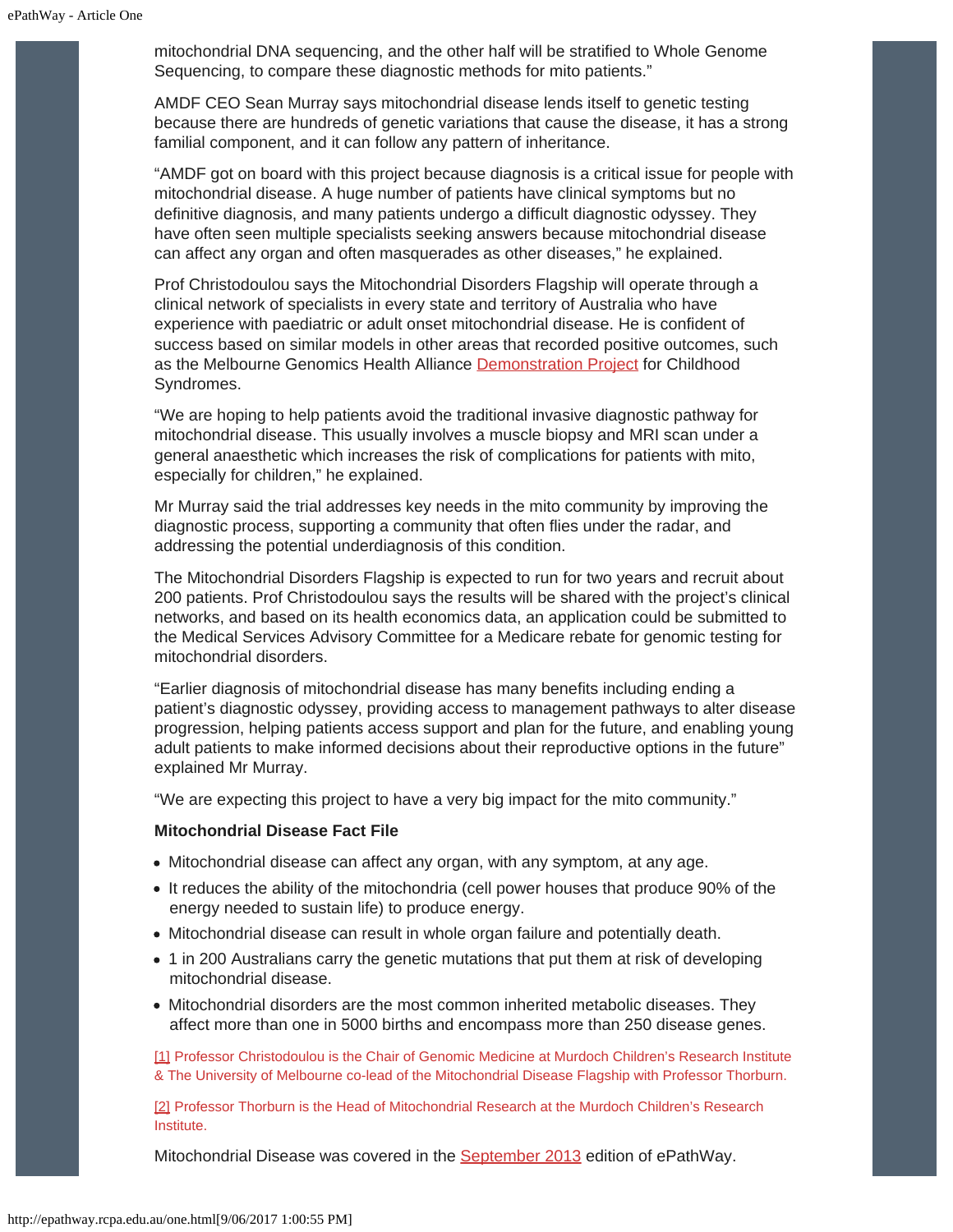You are welcome to circulate this article to your contacts, share it on your social media platforms and forward it to any relevant contributors and experts for them to share and post on their websites. If you do reproduce this article in any such fashion you must include the following credit:

**This article appeared in the May 2017 Edition of ePathWay which is an online magazine produced by the Royal College of Pathologists of Australasia [\(http://www.rcpa.edu.au/Library/Publications/ePathway](http://www.rcpa.edu.au/Library/Publications/ePathway)).**

[« Back to Home Page](http://epathway.rcpa.edu.au/index.html)

#### **Copyright © 2017 The Royal College of Pathologists of Australasia**

RCPA - Durham Hall - 207 Albion St Surry Hills NSW 2010 AUSTRALIA | (+61) 2 8356 5858 | [www.rcpa.edu.au](https://www.rcpa.edu.au/)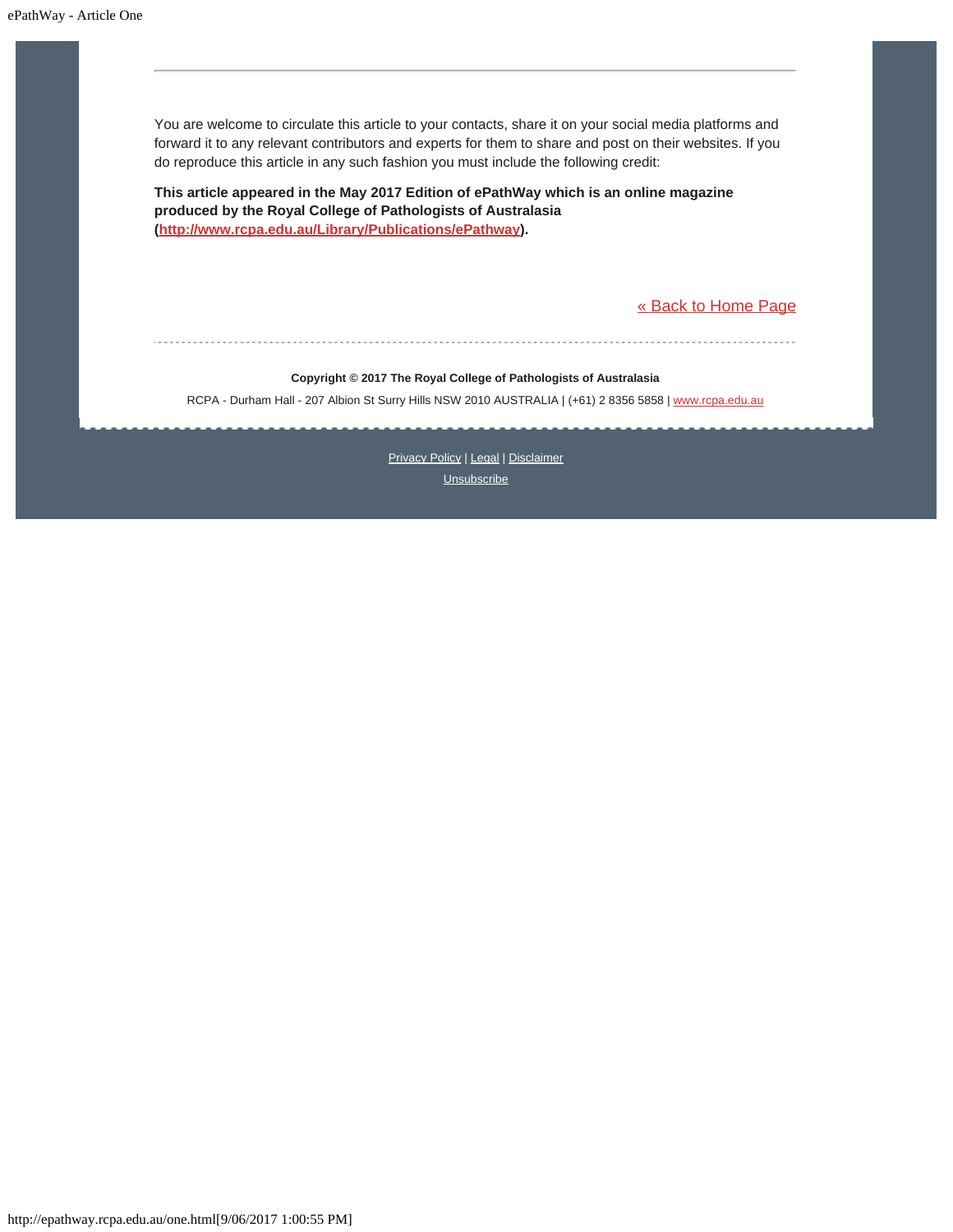<span id="page-8-0"></span>

# How do you define a pathologist?



Delivering a plenary lecture about what a pathologist's role is, to a room full of pathologists, at a pathology conference, might seem odd. Yet when Professor Jennifer Hunt did exactly this, she held her audience spellbound.

Before we report on Prof Hunt's talk, these 'definitions' are testimony to the difficulty of defining and understanding the role of a pathologist.

- *'A doctor who has expert knowledge of pathology' Cambridge Academic Content Dictionary.*
- *A specialist in pathology specifically: one who interprets and diagnoses the changes caused by disease in tissues and body fluids - Merriam-Webster.*
- *A physician who identifies diseases and conditions by studying abnormal cells and 'tissues' - MedicineNet.com.*
- *A scientist who studies the causes and effects of diseases, especially one who examines laboratory samples of body tissue for diagnostic or forensic purposes - Oxford Dictionary.*
- *An expert in the study of diseases, especially someone who examines a dead person's body and cuts it open to discover how they died – Cambridge Advanced Learner's Dictionary and Thesaurus.*

Pathologists are actually all of the above - doctors, specialists, physicians, scientists and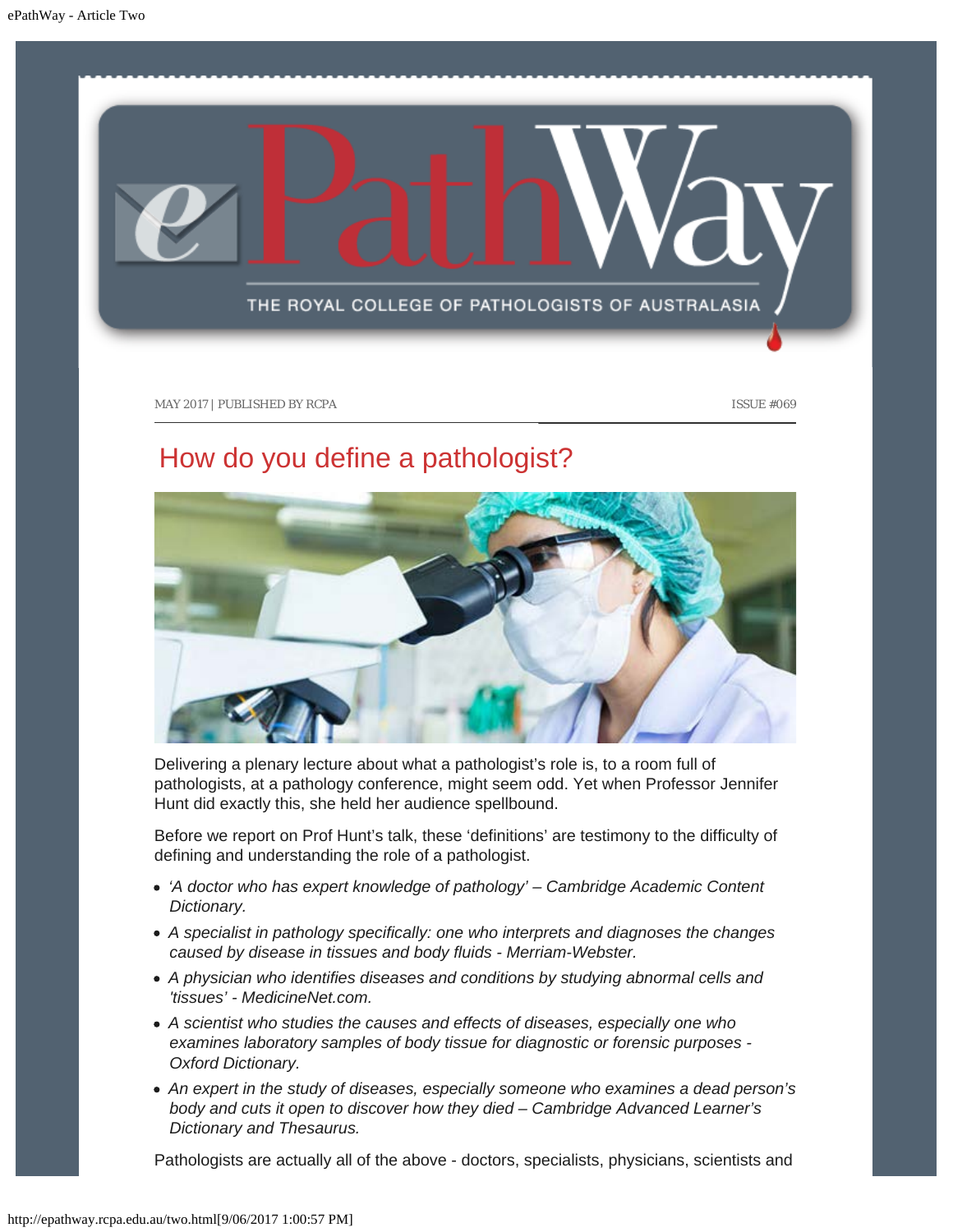experts in the study of diseases - so Prof Hunt addressed what they are not.

"We are not 'the lab', we are not working behind the paraffin curtain, and we are not the doctor's doctor," she explained to her colleagues.

"We are our patient's doctor from before birth to after death, and usually the only one they don't meet. Yet I'm sure we can all think of a patient in the past week that we feel connected to, because I know I can."

Prof Hunt also tagged pathologists as innovators, early adopters, translators of science into medicine, and indispensible.

"The experiment has been done in terms of what a hospital without pathologists looks like. During the Haiti disaster, the University of Miami Tent Hospital remembered to bring operating rooms, surgical equipment, nurses and surgeons, but they forgot to bring pathologists and a laboratory," she explained.



*Professor Jennifer Hunt*

"They very quickly discovered that they couldn't treat their patients without a pathologist to diagnose and inform their treatment decisions such as does this

patient need antibiotics and if so, which one, and is this a tumour or an injury on this patient. There were consequently emergency calls to bring pathologists and laboratory equipment to them ASAP so they could accurately diagnose and effectively treat their patients."

Prof Hunt said she shows the RCPA's [If Pathologists Didn't Exist](http://worldwithoutpathology.rcpa.edu.au/) video series to her medical students to demonstrate the indispensible role of pathologists.

"We are also the doctors who will stake out the limits of the knowable. Advances in medicine that happened on our watch that have revolutionised patient care include personalised medicine, precision diagnostics, companion diagnostics, molecular profiling, targeted therapy and germline genetic testing. We are also responsible for embedding these innovations into medicine."

While these advances are extremely significant and have changed the landscape of medicine, there is no time for resting on the profession's collective laurels.

"There are still many challenges ahead including managing the incredible burden of health information, major investment in individual and population research in genotypephenotype, the essential involvement of the patient and family, and entirely new training for healthcare providers."

When you consider the scope of a pathologist's skill set, and the changing medical landscape they are transforming and then navigating, defining a pathologist is challenging. We'll therefore defer to Prof Hunt's definition, and the title of her talk, which is: Every patient's doctor from before birth to after death: The indispensable pathologist.

Professor Jennifer Hunt is Aubrey J. Hough Jr, MD, Endowed Professor of Pathology and the Chair of Pathology and Laboratory Medicine at the University of Arkansas for Medical Sciences. She delivered the Eva Raik Plenary at Pathology Update in Sydney.

You are welcome to circulate this article to your contacts, share it on your social media platforms and forward it to any relevant contributors and experts for them to share and post on their websites. If you do reproduce this article in any such fashion you must include the following credit:

**This article appeared in the May 2017 Edition of ePathWay which is an online magazine**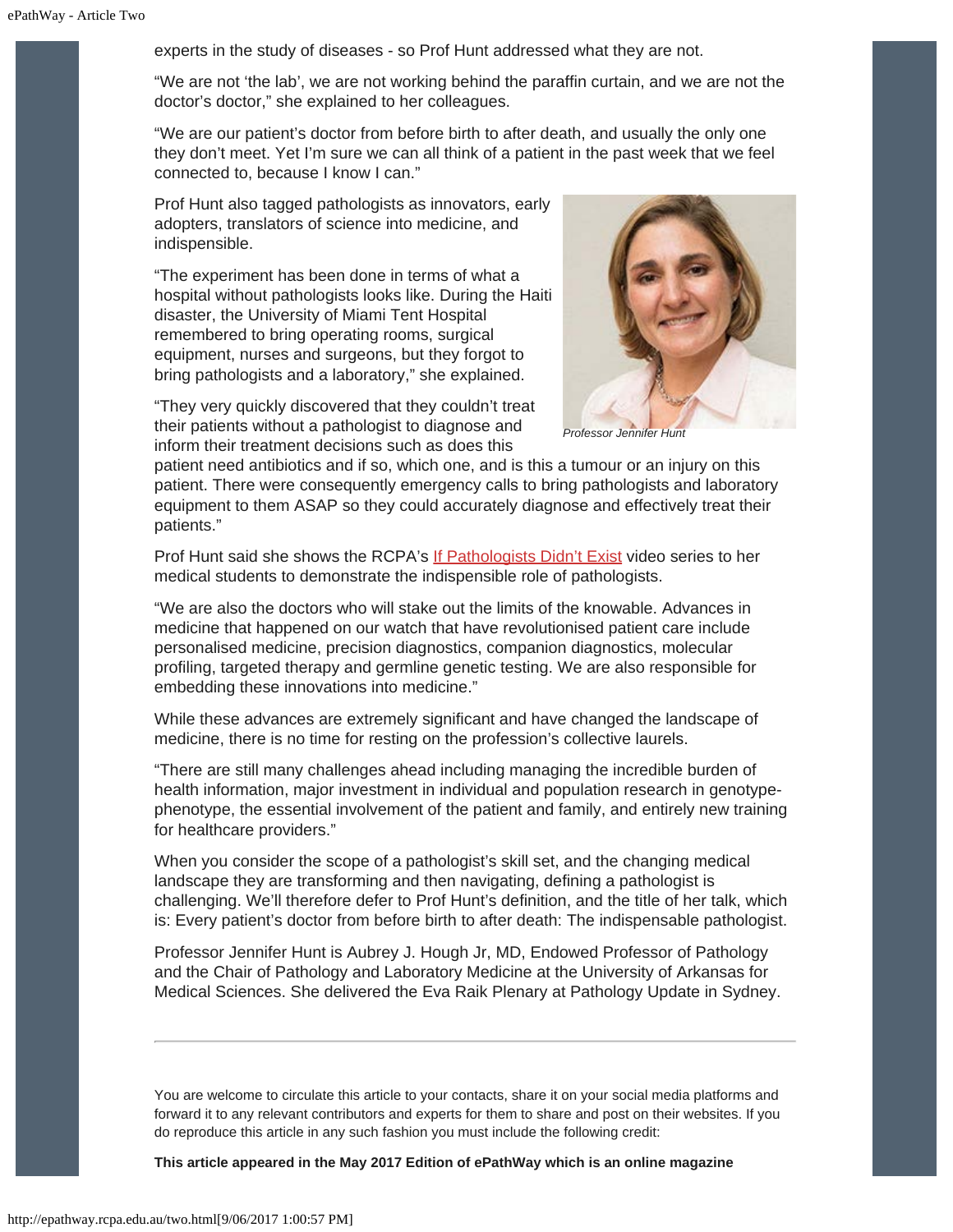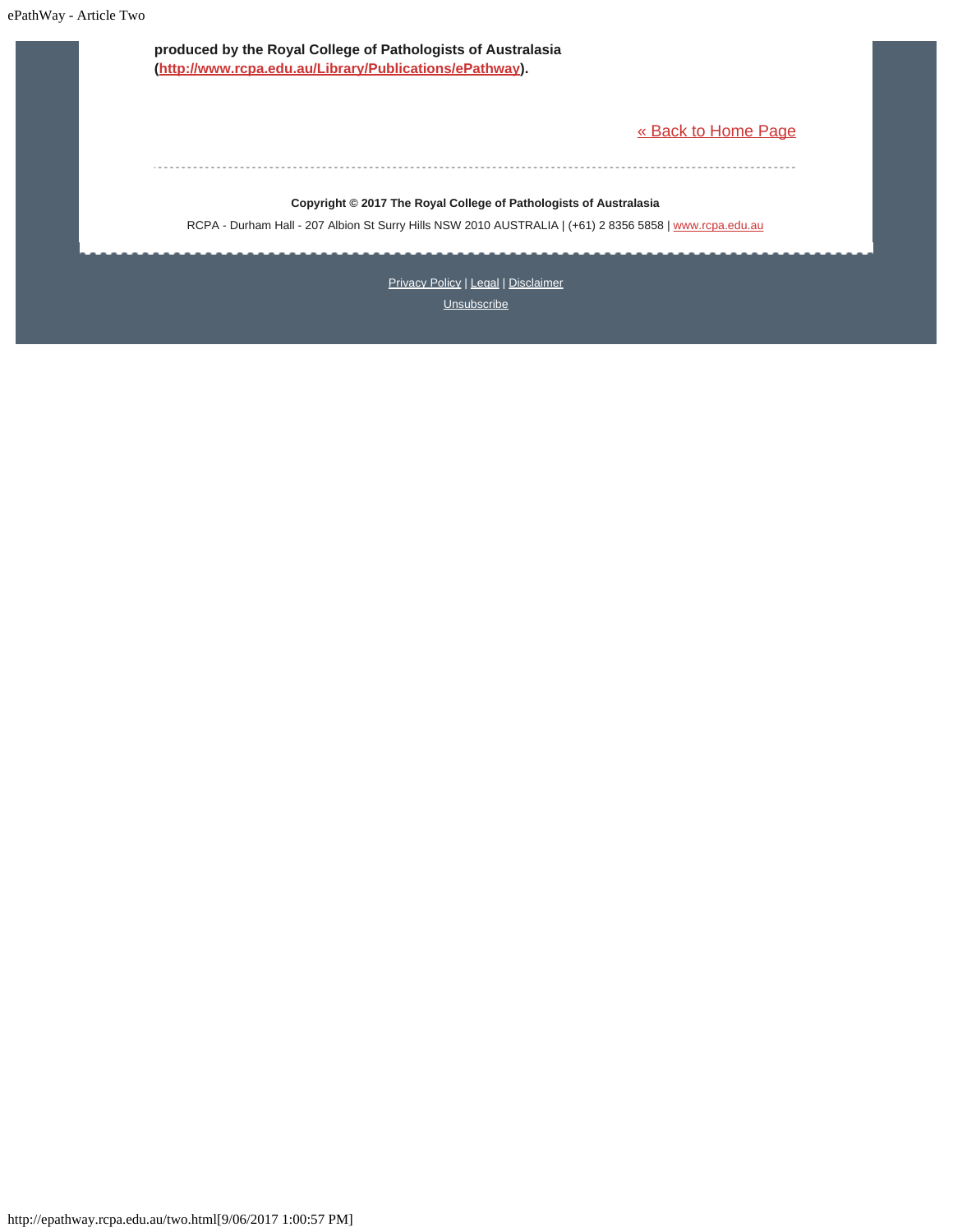<span id="page-11-0"></span>

## Newborn screening is navigating uncharted frontiers



Newborn screening (NBS) is a public health success, but it is facing challenges created by rapid technological advances that have identified many new candidate disorders that might fulfil criteria for screening. The issues that accompany genetic testing also mean NBS is navigating uncharted frontiers.

Professor Bridget Wilcken AM, Senior Staff Physician at the Genetic Metabolic Service at Sydney Children's Hospital Randwick, says issues being dealt with include:

- Choosing which disorders to test for.
- Screening 'because we can'.
- Being able to estimate benefits and harms realistically.
- Over-diagnosis.

"There is also a growing possibility that next-generation sequencing can be efficiently applied to newborn screening. Screening programs must be efficient and avoid harm, so there must also be a strategy in place to deal with the large numbers of incidental findings and variations of unknown significance that would accompany this process."

Prof Wilcken said some major challenges in incorporating next-generation technologies into NBS include: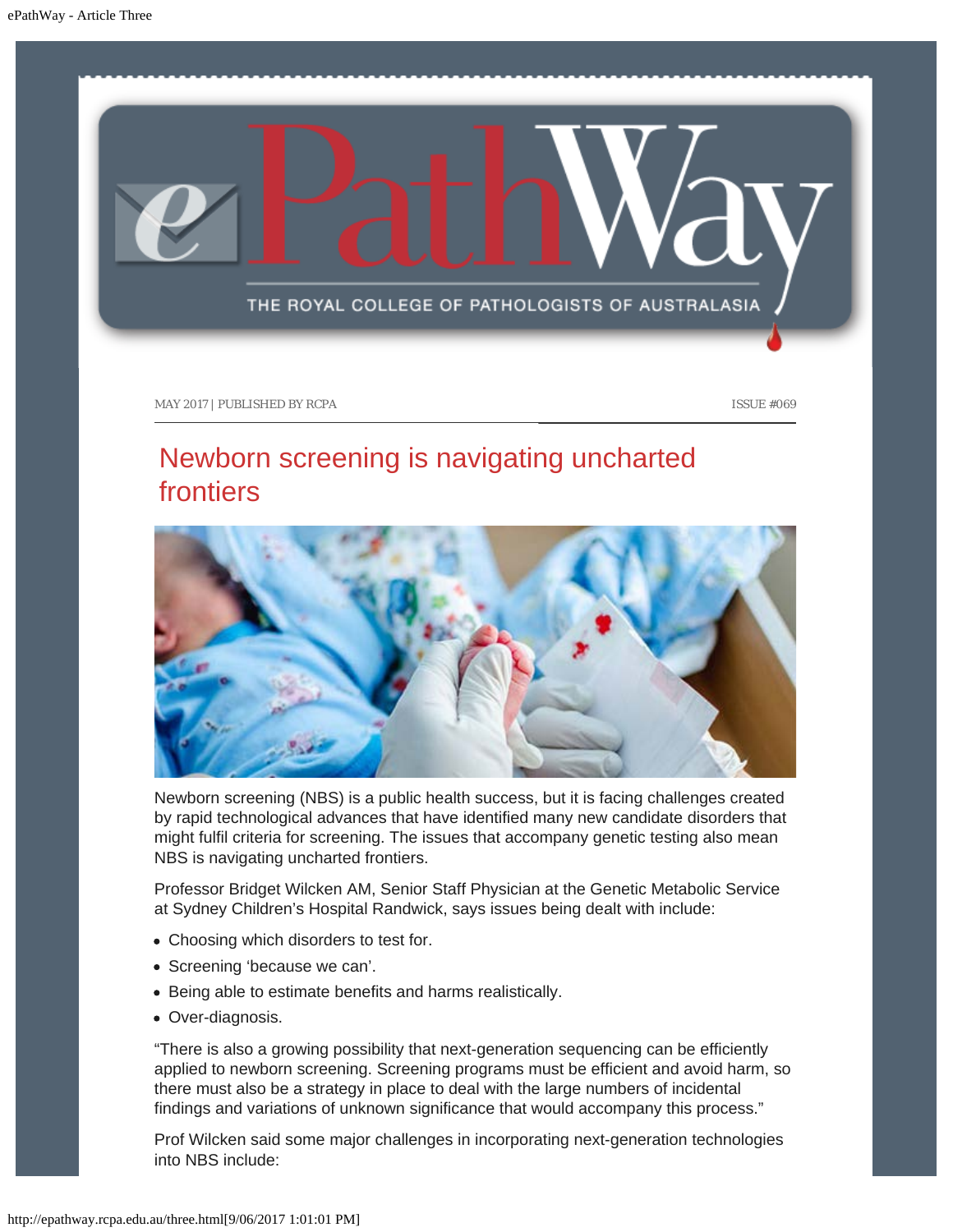- What conditions to test for. "For example, do we add significant adult-onset conditions or untreatable conditions, and will consent be required?"
- Is there a will to change the general aims of NBS. "For example, should NBS benefit the newborn during infancy or in later life, or the newborn and/or the family, or should it benefit the population?"
- What findings should be reported to parents?
- Should some data not be reported but stored for use in later life?
- How do we deal with incidental findings and variants of unknown significance?

"Next generation sequencing is here to stay, but more information means much more is discovered about individual genes over time. This therefore means that interpretation of results will remain difficult and contentious for some time," explained Prof Wilcken.

"It is also unclear if next generation sequencing can completely replace current functional tests, as the comparative cost is still extremely high. It may be a test that happens after the initial NBS tests (called second-tier testing), but one thing is certain. We will be discovering and 'inventing' many new disorders."

NBS using filter-paper blood samples has existed for over 50 years. How it will evolve over the next 50 years is difficult to predict, although Prof Wilcken has one prediction of her own (modified from Aldous Huxley).

"Newborn screening is making such tremendous progress that, if we are not careful, there will hardly be a healthy baby left."

Professor Wilcken delivered the talk *Controversies in neonatal screening* at Pathology Update in Sydney.

More information about NBS can be found [here](http://www.genetics.edu.au/Genetic-conditions-support-groups/FactSheet20NewbornScreeningforGeneticConditions.pdf).

You are welcome to circulate this article to your contacts, share it on your social media platforms and forward it to any relevant contributors and experts for them to share and post on their websites. If you do reproduce this article in any such fashion you must include the following credit:

**This article appeared in the April 2017 Edition of ePathWay which is an online magazine produced by the Royal College of Pathologists of Australasia [\(http://www.rcpa.edu.au/Library/Publications/ePathway](http://www.rcpa.edu.au/Library/Publications/ePathway)).**

[« Back to Home Page](http://epathway.rcpa.edu.au/index.html)

#### **Copyright © 2017 The Royal College of Pathologists of Australasia**

RCPA - Durham Hall - 207 Albion St Surry Hills NSW 2010 AUSTRALIA | (+61) 2 8356 5858 | [www.rcpa.edu.au](https://www.rcpa.edu.au/)

[Privacy Policy](https://www.rcpa.edu.au/Content-Library/Privacy.aspx) | [Legal](https://www.rcpa.edu.au/Legal.aspx) | [Disclaimer](https://www.rcpa.edu.au/Disclaimer.aspx)

**[Unsubscribe](http://epathway.rcpa.edu.au/subscription.html)**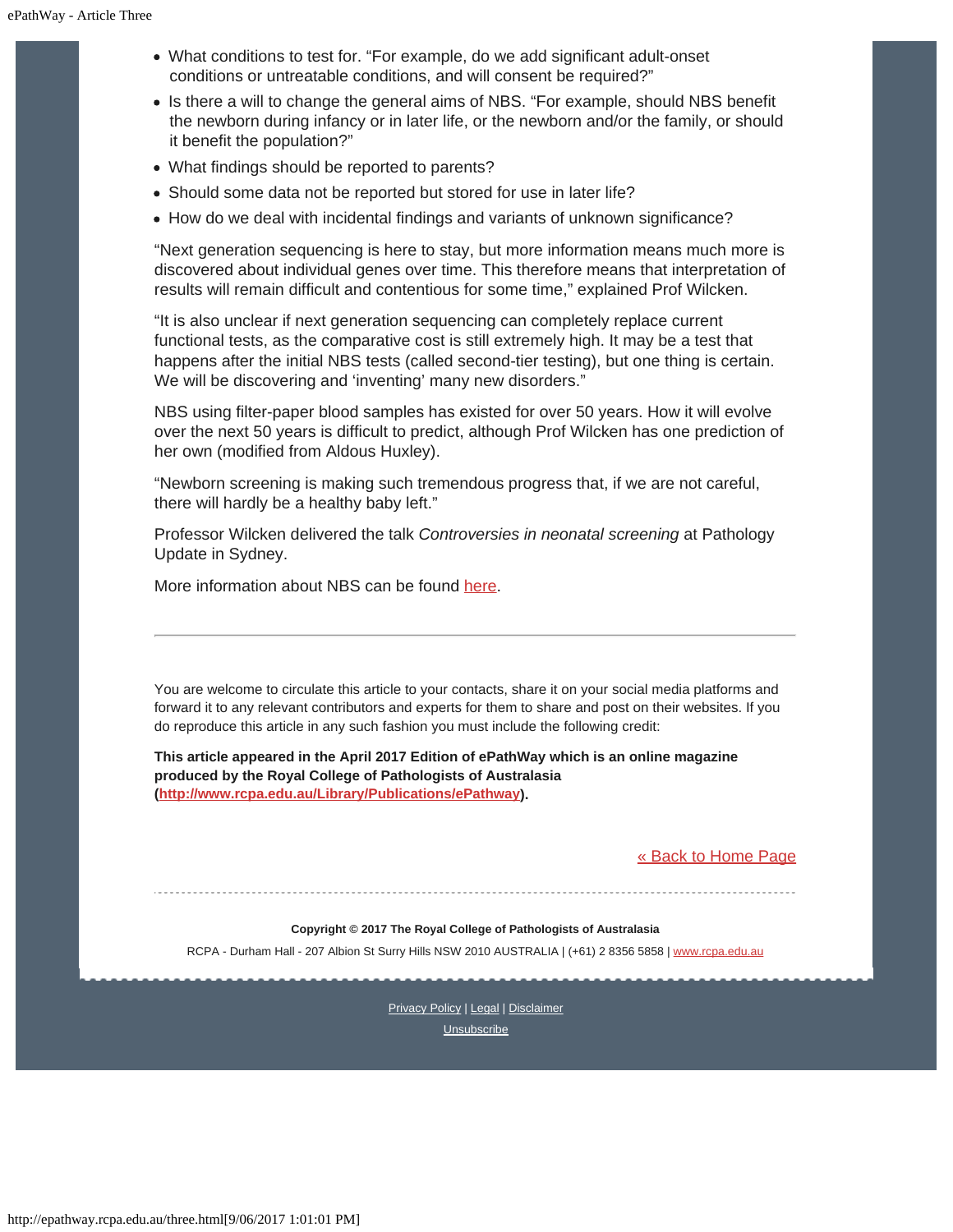<span id="page-13-0"></span>

## Pathology results need context to detect deterioration in a patient's condition



When it comes to detecting or monitoring the deterioration in a patient's condition, the pathology result is just one piece of information in the whole clinical picture. For example, a 'normal' test result for one person can be a sign of deterioration for another, and that's why clinical context matters.

Dr Penny Coates, Clinical Director of Chemical Pathology at SA Pathology, says requesting a barrage of investigations is rarely helpful, because signs that a patient's condition is deteriorating probably won't leap out from the page.

"Pathology results must be interpreted within the clinical context alongside other clinical observations and investigations. They are not meant to be read in isolation. I tell my registrars and juniour doctors not to go on random fishing expeditions when requesting pathology tests. Instead, frame the tests as questions such as 'Does this patient have this issue?' and go from there. That way they are setting up investigative and diagnostic pathways," she explained.

Another reason pathology results may not flag a patient's deteriorating condition on their own is the test's reference parameters.

"Some disease processes can be quite advanced before some pathology tests flag a problem. For example, the [liver](http://www.labtestsonline.org.au/learning/test-index/liver-function) can lose up to three quarters of its function before a liver